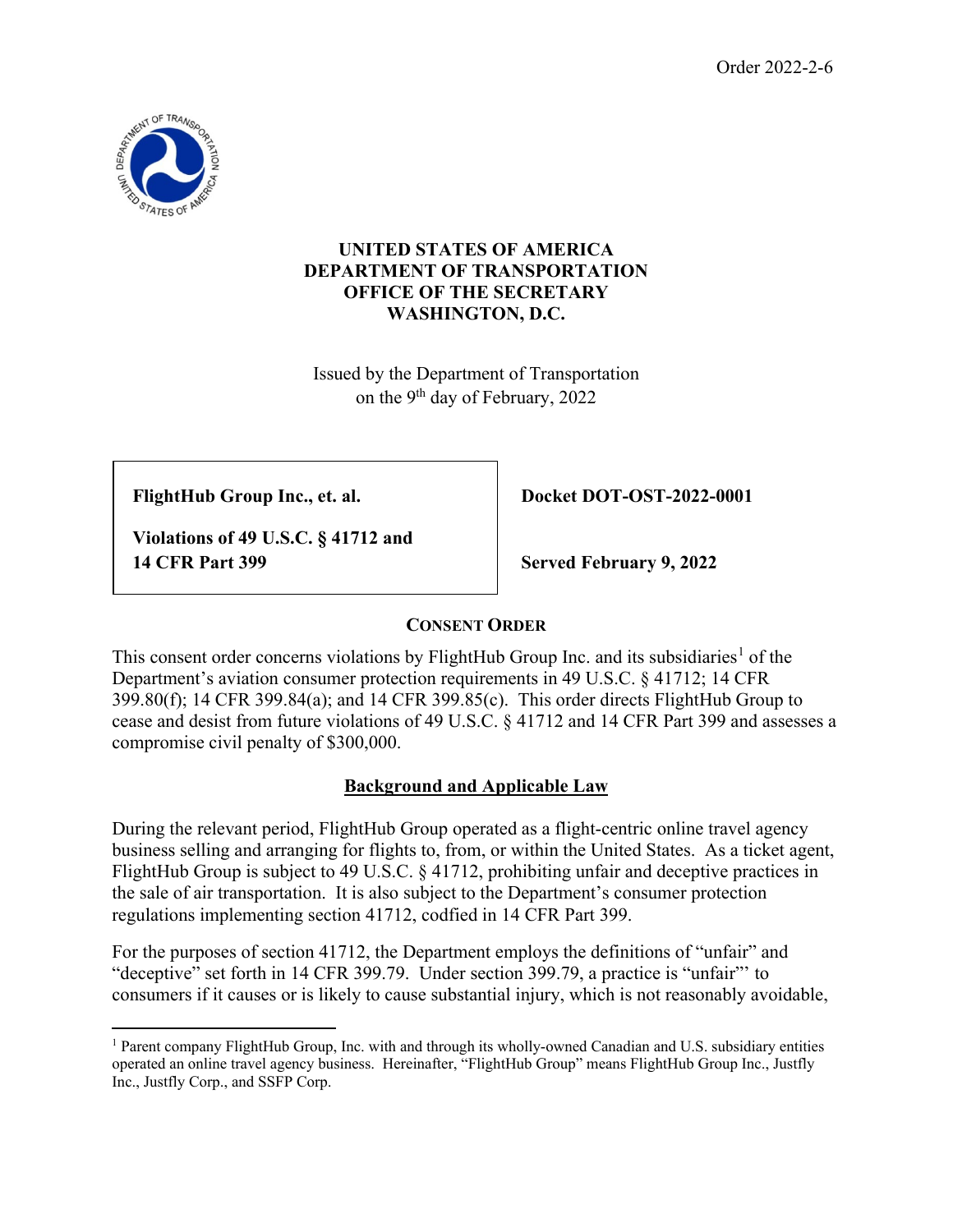and the harm is not outweighed by benefits to consumers or competition. A practice is "deceptive" to consumers if it is likely to mislead a consumer, acting reasonably under the circumstances, with respect to a material matter. A matter is material if it is likely to have affected the consumer's conduct or decision with respect to a product or service. Proof of intent is not necessary to establish unfairness or deception for the purposes of 49 U.S.C. § 41712(a).

The Department's regulations applicable to ticket agents state in 14 CFR 399.80(f) that misrepresentations as to fares and charges for air transportation or services in connection therewith are regarded as unfair or deceptive practices or unfair methods of competition. Under 14 CFR 399.80, misrepresentation includes any statement or representation made in advertising or made orally to members of the public which is false, fraudulent, deceptive or misleading, or which has the tendency or capacity to deceive or mislead. Failure to comply with 14 CFR 399.80 also violates the prohibition of unfair or deceptive practices, or unfair methods of competition, under 49 U.S.C. § 41712.

Under 14 CFR 399.84(a), advertisements or solicitations by tickets agents that state a price for air transportation must state the entire price to be paid to the ticket agent. Sellers of air transportation have long been on notice that as a corollary to the requirement that advertisements state the full price to be paid by the consumer, a seller of air transportation must have a reasonable number of seats available at the advertised price when a fare is advertised.<sup>[2](#page-1-0)</sup> Failure to have a reasonable number of seats available at the advertised fare violates section 399.84 and constitutes an unfair and deceptive practice under 49 U.S.C. § 41712.

In addition, pursuant to 14 CFR 399.85(c), ticket agents must include information regarding the passenger's free baggage allowance and/or the applicable fee for a carry-on bag and the first and second checked bag on all e-ticket confirmations for air transportation, within, to or from the United States, including the summary page at the completion of an online purchase and a postpurchase email confirmation. Failure to give the appropriate notice regarding the applicable baggage fees as described in section 399.85(c) is an unfair and deceptive practice within the meaning of 49 U.S.C. § 41712.

#### **Facts and Conclusions**

FlightHub Group relied on online platforms for its business including JustFly.com, which served U.S. consumers. Agents representing FlightHub Group brands were available to the public, including users of its online platforms, by phone to book flights or seek customer service. An investigation by the Office of Aviation Consumer Protection (OACP) related to FlightHub Group's brand "JustFly," revealed that FlightHub Group engaged in advertising and business practices that violated the Department's consumer protection rules and the relevant statute regarding unfair and deceptive practices by ticket agents.

*I. Fare Advertising Violations*

<span id="page-1-0"></span><sup>2</sup> *See, e.g. Orbitz Worldwide, LLC.*, Order 2011-10-5 (October 17, 2011) ("advertising a fare that is no longer available or failing to have a reasonable number of seats available at the advertised fare violates 14 CFR 399.84 and 49 U.S.C. §41712").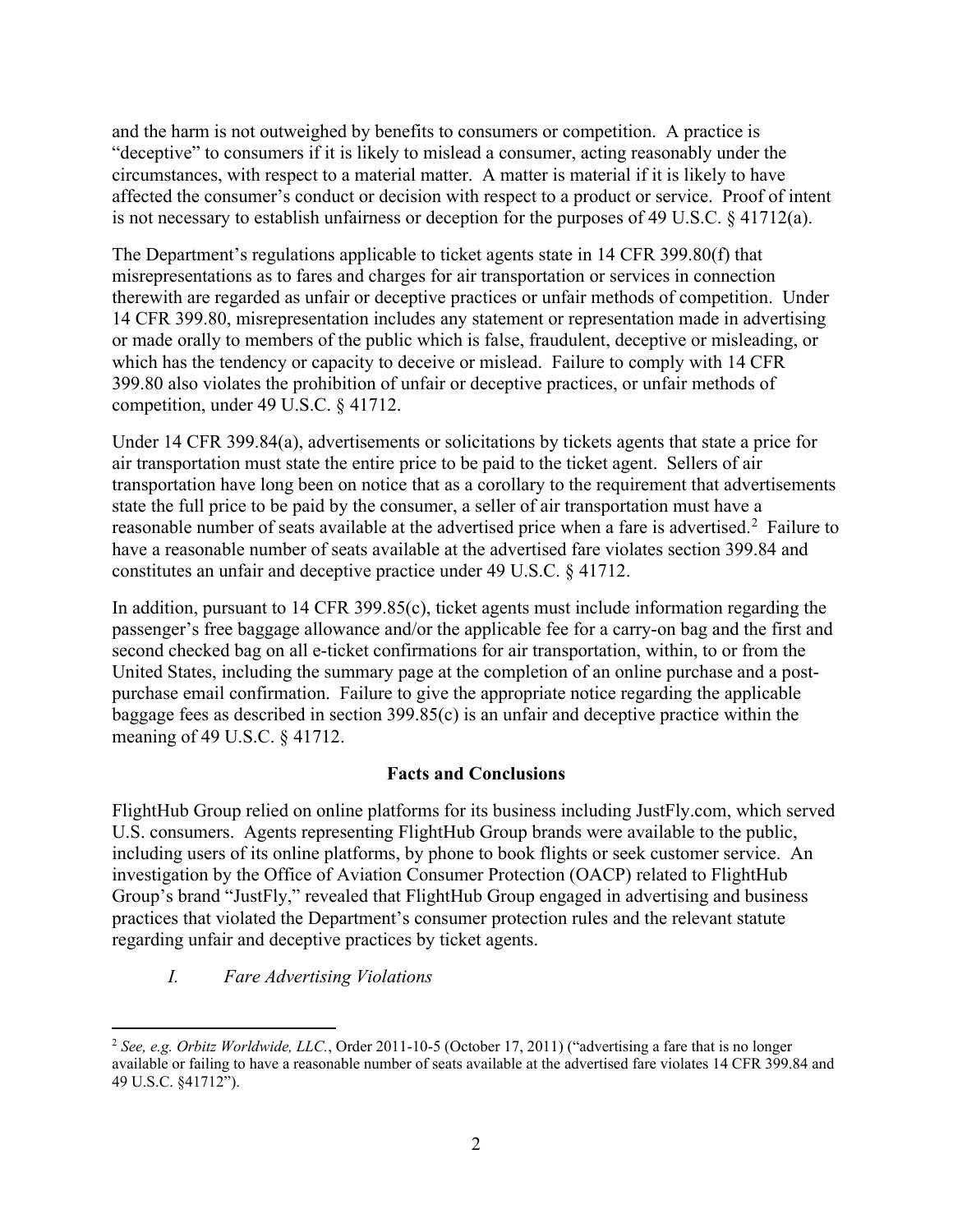Banner advertisements for JustFly.com presented fares as available that consumers were not able to book on the website. During its initial investigation, OACP observed that after clicking through the banner advertisment to JustFly.com, the "cheapest fare" available for the advertised trip could be 30% more expensive than intially advertised in the banner. OACP monitored websites that frequently display banner advertisements for JustFly.com and observed the same trip advertised for a period of more than 24 hours. For that entire period of time, only a higher priced fare was available on JustFly.com for the advertised trip. FlightHub Group violated 14 CFR 399.84(a) and 49 U.S.C. § 41712 when it failed to ensure that a reasonable number of fares were available at the time banner advertisements were made, advertising a fare that was no longer available, therefore failing to display the entire price to be paid for air transportation. Flighthub Group has since added the language "fares found yesterday" to banner advertisements.

Fares advertised on JustFly.com were also not available for booking, which was the subject of consumer complaints reviewed by the Department. During its investigation, OACP investigators observed fares advertised on JustFly.com that it discovered were not available to consumers. Specifically, JustFly.com displayed "Phone-only Fares" as the cheapest fare in a potential customers' trip search results. Advertisements for "Phone-only Fares" informed the potential customer that the deal was only available over the phone and to call JustFly.com immediately to take advantage of the advertised price. Frequently language would specify the number of tickets available, for example, "Only 2 tickets left at this price!" OACP learned that when web-users would immediately call the number provided on JustFly.com and ask for the advertised price, JustFly.com representatives sometimes told callers that the fare advertised was limited and offered air transportation at a higher price. At times, only after the caller indicated he or she would not accept that price did the representative eventually offer the "Phone-only Fare" or a lower price if the caller would proceed to purchase the ticket on the call. This response was consistent with a proceedure described in a training document for FlightHub Group phone representatives reviewed by OACP.

FlightHub Group violated 14 CFR 399.84(a) and 49 U.S.C. § 41712 when it advertised fares that were not available for booking and, therefore, did not state the entire price to be paid for air transportation. FlightHub Group violated 14 CFR 399.80(f) when representatives holding out air transportation on its behalf made misleading statements regarding the availability of fares. FlightHub Group's violations of section 399.80(f) are also unfair and deceptive practices in violation of 49 U.S.C. § 41712.

#### *II. Misrepresentations Regarding Cancellation and Refund Charges*

Booking pages on JustFly.com prominently displayed "free cancellations" or "free 24 hour cancellation," above itineraries before purchase. Despite these displays, some customers were charged for cancellation. If a potential customer hovered his or her cursor over the text "free cancellations," during booking, he or she would see a small "pop-up" that stated "*JustFly's standard cancellation fees apply. If you'd like extra time to change your mind, opt-in to our Extended Cancellation Policy, for \$19.99 per passenger, this allows you the option to cancel your reservation for a full 24-hour period without having to pay JustFly's standard cancellation fees.*" JustFly.com customers that had viewed the claim "free cancellations" were subject to a standard cancellation fee, or a \$19.99 charge at booking, to cancel within 24 hours. Complaints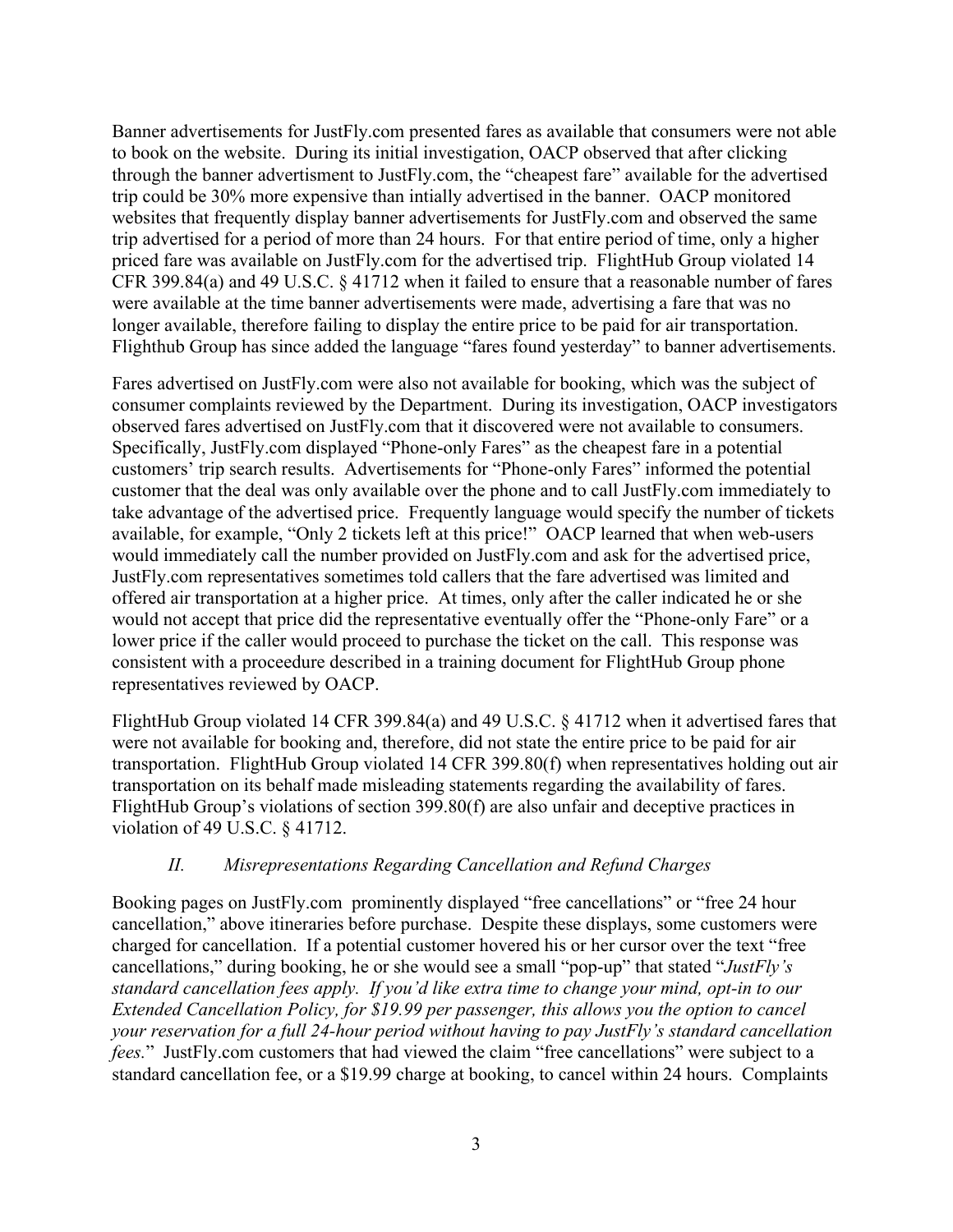reviewed by the Department show that customers incurred a fee to cancel their reservation within 24 hours of booking, despite the prominent claim of free cancellations.

In addition, JustFly.com's terms and conditions stated "*even if your ticket is nonrefundable…. within 24 hours of purchase, you may cancel your booking and receive a full refund, subject to our cancellation fees.*" (emphasis added). However, depending on the fare rules of the ticket, some customers would be subject to airline penalties for cancelling within 24 hours and would only be able to receive airline credit for the cancellation.

These statements made on JustFly.com were misleading to consumers regarding charges for cancellations, and thus were misrepresentations as to charges for services in connection with air transportation in violation of 14 CFR 399.80(f) and 49 U.S.C. §41712.

## *III. Inaccurate Baggage Fee Information*

A review by the Department of customer complaints filed against FligthHub Group's JustFly.com brand show several instances where it provided customers inaccurate information on the applicable fee for baggage in e-ticket confirmations. After booking, customers received econfirmations stating that their first checked bag was free. However, subsequently customers were informed of a fee and charged a fee by the airline when checking the bag. FlightHub Group violated 14 CFR 399.85(c) when it provided inaccuarate fee information for the first checked bag. In doing so, FlightHub Group also violated 49 U.S.C. § 41712.

## **Response**

FlightHub Group reaffirms that its cooperation with the Department of Transportation and its efforts to address the Department's concerns reflects the Company's deep commitment to providing its customers with a great shopping experience and complying with all regulatory obligations. FlightHub Group further states that it did not intentionally engage in any unfair or deceptive practices, and does not admit the violations.

In response to the Department's investigation, FlightHub Group states that it moved quickly and voluntarily to implement a broad set of changes to its platform and business practices. FlightHub Group states that it proactively made the following changes:

- FlightHub Group implemented new sales and post-booking services policies and training standards for all its agents.
- FlightHub Group improved the transparency of its cancellation and refund policy and associated fees for the 24-hour period after purchase.
- FlightHub Group enhanced its interface to accurately and more clearly reflect the airlines' baggage fees and policies, both by providing a hyperlink alongside displayed itineraries and by displaying this information in the confirmation emails.

FlightHub Group believes that all of these actions demonstrate its good-faith commitment to ensuring full compliance with all applicable laws and regulations, and to transparency and fair dealing with its customers.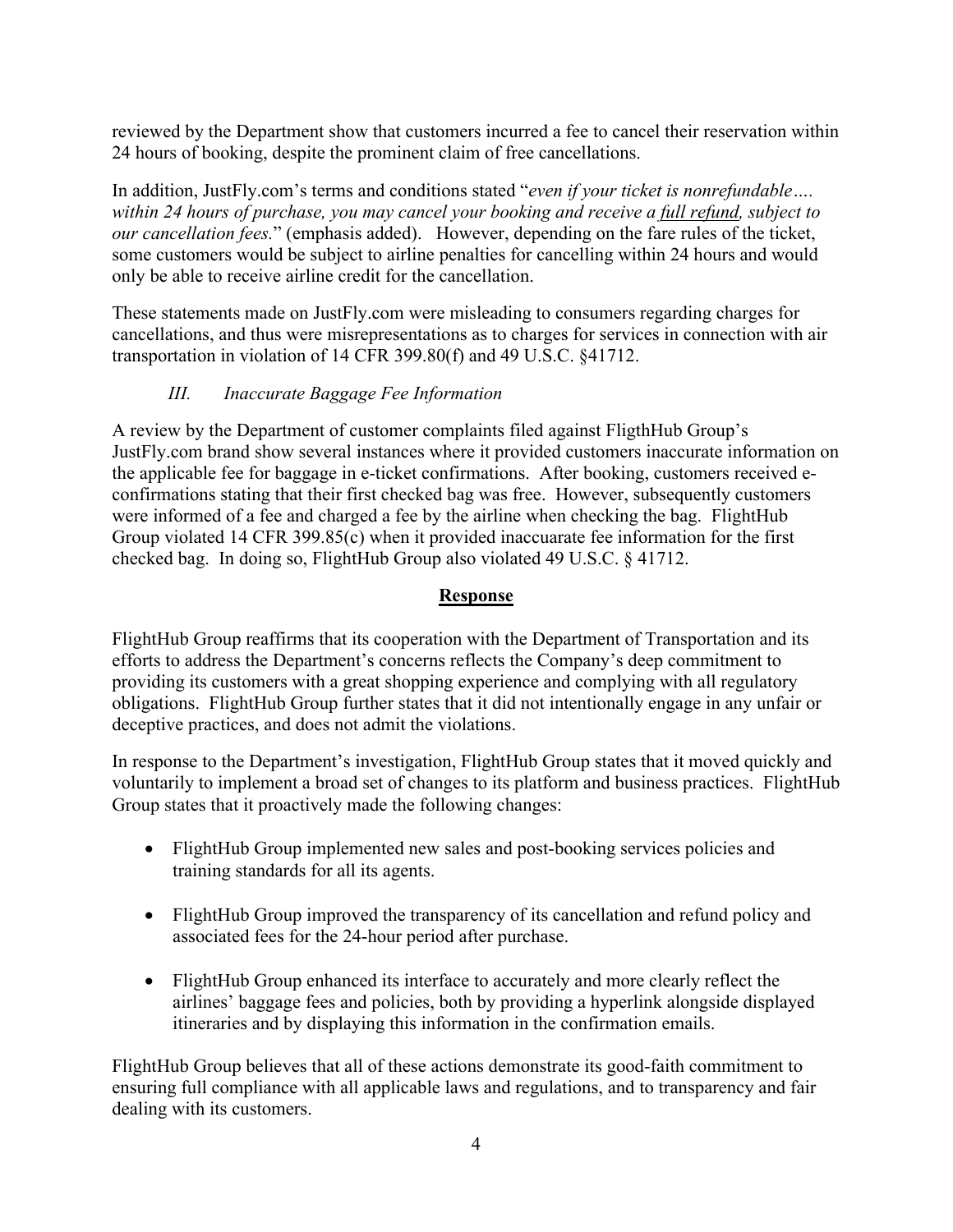#### **Decision**

OACP views seriously FlightHub Group's violations of 14 CFR Part 399 and 49 U.S.C. § 41712. After carefully considering the facts and findings set forth above, OACP believes that enforcement action is warranted. In order to avoid litigation and without admitting or denying the violations, FlightHub Group consents to the issuance of this order to cease and desist from future violations of 14 CFR Part 399 and 49 U.S.C. § 41712, and to the assessment of \$300,000 in compromise of potential civil penalties otherwise due and payable pursuant to 49 U.S.C. §46[3](#page-4-0)01 concerning violations that occurred before the Determination Dates of April 30, 2020<sup>3</sup> and May 8, 2020<sup>[4](#page-4-1)</sup>, related to the *Matter of the Plan of Arrangement and Compromise of FlightHub Group Inc., FlightHub Service Inc., SSFP Corp., JustFly Inc., JustFly Corp. and 11644670 Canada Inc.,* in the Court file of the Superior Court of Quebec (Commercial Division), District of Montreal, bearing number 500-11-058645-207, pursuant to the *Companies' Creditors Arrangement Act*, RSC 1985, c. C-36 (the "Canadian CCAA Proceedings"). This consent order resolves those violations specifically described above that occurred before the service date of this order. This settlement is appropriate considering the nature and extent of the violations described above and serves the public interest. It establishes a strong deterrent to future similar unlawful practices by FlightHub Group and other ticket agents and sellers of air transportation.

This order is issued under the authority contained in 49 CFR Part 1.

# **ACCORDINGLY,**

- 1. Based on the above discussion, we approve this settlement and the provisions of this order as being in the public interest;
- 2. We find FlightHub Group violated 14 CFR 399.84(a) by advertising prices for air transportation that were not available, thus failing to state the entire price to be paid for air transportation in advertisements;
- 3. We find that FlightHub Group violated 14 CFR 399.80(f) by making misrepresentations regarding fares, cancellation charges, and ticket refunds in connection with air transportation;
- 4. We find that FlightHub Group violated 14 CFR 399.85(c) by providing inaccurate information on the applicable fee for checked baggage in e-ticket confirmations;
- 5. We find that FlightHub Group, by engaging in the conduct and violations described in ordering paragraphs 2 through 4, above, violated 49 U.S.C. § 41712, which prohibits unfair and deceptive practices;

<span id="page-4-0"></span><sup>3</sup> With regards to Justfly Inc.

<span id="page-4-1"></span><sup>4</sup> With regards to FlightHub Group Inc., Justfly Corp., and SSFP Corp.